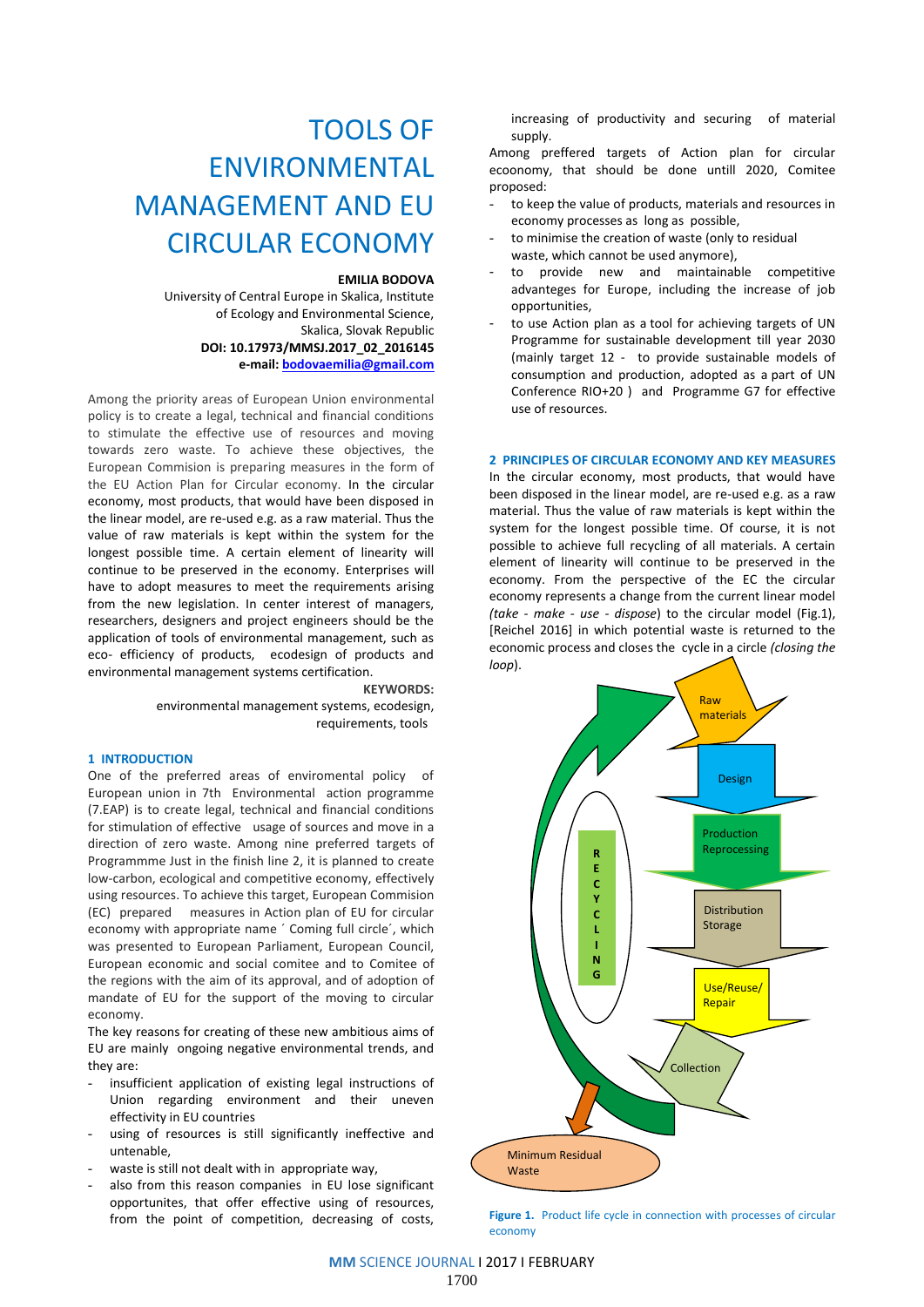Among the key measures of AP CE for the proceses of the product life cycle, there are measures regarding production processes, consumption of products, and processes connected with dealing with waste.

### *2.1 Key measures for production processes*

It is important to insist design and development, and significant will be what rules will be adopted for consequent environmental qualities of produced products. EC will inspect regulation about ecodesign 2009/125/ES, which is valid nowadays, at which:

- mandatory product requirements should extend in terms of durability, possibility to repair and modernize, identification of certain materials or contents of product for consumer´s information, for elaborators of recycling processes and re-users of secondary materials from recycling, and
- to design requirements for ecodesign for electronic displays including their safer dissassembly, re-use and recycling.

The result of the review of regulation about ecodesign should be extending of mandatory requirements for other environmentally significant products, so not only products using power. Conformity mark CE, and this is a part of these measures, should also describe environmental effectivity of product, together with its safety parametres.

As a part of production phase, it is important to take into consideration the folowing aspects and to adopt relevant measures:

- To decrease the risks resulting from coming from the threat of inaccessibility of raw materials of processes including in the global level, and to create opportunities for their sustainability.
- Producers should dedicate their attention to environmental and social aspects of their production in EU and in the third countries, so these are requirements for managing environmental and social aspects of proccesses, products and services of economic activities thoughout the whole value chain, practically it means the attitude, based on Life Cycle Assesment (LCA)
- To spread BAT technologies in different industries including recycling of extractive waste.
- To support small and medium sized enterprises when implementing innovative technologies should be having a priority.
- To set up an European centre of excellence for effective usage of resources would ease the development of inovative technologies – for example waste as byproduct from one industry could be a raw material in different industry. When considering waste the priority area seems to be plastic waste, food waste, construction and demolition waste, bioproducts, biomass. Expensive metals, rare earth elements and phosphorus are becoming the key raw materials. When using byproducts we should adopt measures ensuring the same interpretation of regulations abou by-products.
- To improve the effectivity and to use environmental management and audit scheme (EMAS) in companies – as an EU tool for improving of environmental productivity of companies, should bring benefits to companies.
- Using of Environmental management systems  $-$  as a market tool for improving of environmental effectivity of companies should bring them benefits.
- Using of EU Programme for verifying of environmental technologies (ETV) - should bring benefits to companies.

## *2.2 Key measures for processes regarding consumption*

Product consumption is an important step in a value chain in connection with achieving required success of results of circulation processes, mainly from consumer´r point of view. This can have positive or negative environmental effect on different levels and locations. Functioning of tools that strenghten positive level of consumers and product users, is neccessary. These can be ensured by authorities but also by businessmen themselves, who introduce their products on market and who are responsible for them in all stages of their life cycles. There are these tools :

- Reinforcing of protection of consumers by the inspection of misleading advertisement by inspection body.
- Starting the application 'Environmental product footprint´ – method within EU will include measuring of environmental features of products and announcing the results of measuring to public.
- Increasing the effectivity of environmental brand of EU– it is a EU tool, which should significantly and effectively influence consumers and their environmental tendencies when choosing a product to buy on the market.
- To streamline the system of energy labelling of appliances and to extend this labelling also about environmental features including durability of product
- To encourage the member states to apply tax incentives and tools for prize creation , reflecting environmental costs in the whole life cycle of the product, so also including costs connected with dealing with product after ending of its durability (LCC).
- Supporting the innovative forms of consumption through common usage of products and services.
- Strenghtening of support of green public procurement(GPP) performed by public authorities that contributes 20% of Gross domestic product of EU and implementing of requirements for durability and repairability in GPP criterias.

#### *2.3 Pressure on corporations coming from AP CE measures*

New attitude coming from circular economy will affect corporations mainly by forcing them to change thinking from traditional Technologies with traditional inputs to creative processes using new forms of material inputs. Notable pressure on strategic innovations in companies will be caused mainly by:

- new regulatory measures connected with mandatory requirements and provisions about eco- design of chosen products, such as period of use, repairability, repeated re-use of parts of products recyclability and use of created waste and usage of secondary materials,
- requirements for handling of environmental risks connected with decreasing or total elimination of chemical hazardous substances in productsand in waste, because they should be a source of re-use as a secondary materials,
- requirements for informing about a wider scale of environmental parametres of products, secondary outputs and waste – so companies will be driven into a value chain as its inseparable part in supplier´s and customer´s relations as in circulation processes,
- increase of higher openness to customers, processors, consumers and to relevant interested parties, because increased interest in ecological product track is expected.

Because new expectations coming from requirements for securing circular economy will probably affect financial costs, for companies it will be neccessary to change the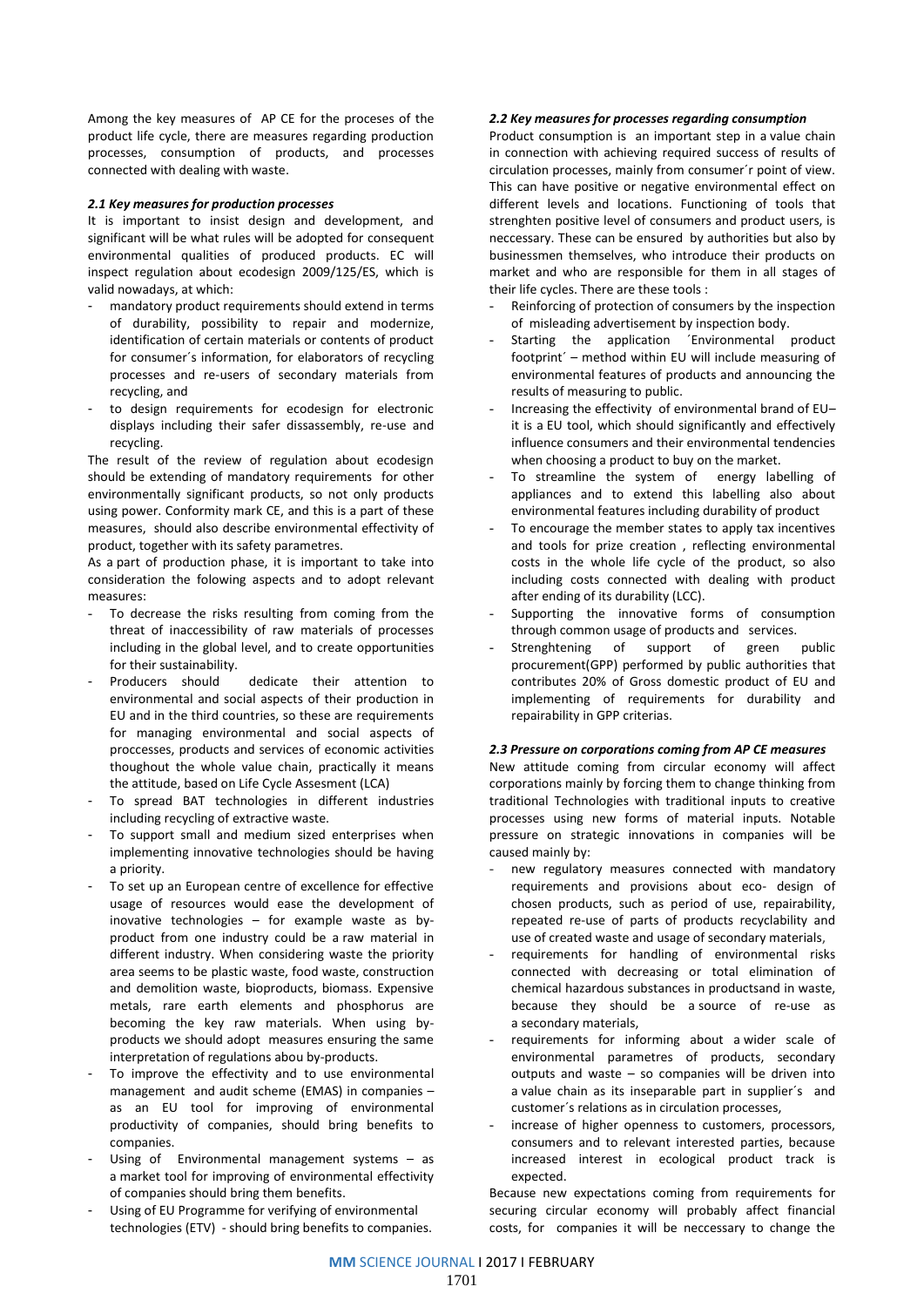system from conventional accounting to environmentally focused accounting based on watching of all material flows in all life cycles of produced products. This approach will be inevitability, because regulation authorities will have to solve the situation with not used actually nonutilisable waste by appropriate economic tools. Pressure from authorities, pressure on innovations and market conditions created as a result of processes of material circulation will in time influence prizes of inputs, outputs and environmental services.

Another inevitabillity, which a company will have to take in a consideration from a point of view of economic sustainablility, is strategic direction, including strategic environmental planning and environmental managing of processes , products and services. One of the most effective solutions for companies, managers researchers, and designers is using of appropriate tools of environmental management, as there are Environmental management systems (EMS) and EMAS, evaluating of environmental performance by chosen environmental indicators, environmental effectivity of product, announcing of environmental news, environmental labelling of products, environmental verifiction of technologies etc., that can help to solve new environmental challenges and requirements [Bodova, 2015].

#### **3 ENVIRONMENTAL MANAGEMENT SYSTEMS AND ENVIRONMENTAL INNOVATIONS**

Based on 7. EAP of EU the environmental management systems are one of the key elements of innovative proesses in industrial companies. This claim had been researched as hypothesis even before adopting 7.EAP as a part of surveys in german companies registered in EMAS, taking in consideration its effect on technical environmental innovations and economic performance thanks to their different characteristics and mainly to those, that depend of specific implementation on researched workplaces [Rennings 2006, Ziegler 2009].

These differences can be caused by forwardness of particular EMS, strategic targets as a part of implementation of EMAS or by organisation aspects, for example an attendance of different hierarchy levels and organisation schemes in company. In the study authors were based on OECD documents, that differ technical and organisational innovations, while technical innovations are divided in process and product innovations. Currently the process environmental innovations are still used in ´end of pipe´ technologies and in integrated technologies as a part of innovative mechanisms: modificaton – for processes of pollution management and their optimising; re-design – for the processes of cleaner production and improving of their environmental product effectiveness by using of environmental strategies (using of EMS) and targeted monitoring; alternatives – for the processes connected with thinking in terms of life cycles and through the practices of extended environmental and social responsibility, and managing of green supply chain; creativity – from production processes in loop and as a part of processes in industrial ecology to practices of reclassification of production procedures and integration of production systems with the aim to minimize or eliminate the using of non-renewable resources, environmental partnership in research and development of participating partners and building of industrial eco-parks [OECD, 2009].

Finally environmental and organisational innovations include re-organisation of processes and responsibilities within the company with aim to decrease negative environmental influences [OECD, 2009]. System tools of environmental managenent (EMS, EMAS) are the typical example of these organisational decisions. Environmental organisation innovations contribute to technological opportunities of companies and can create a supportive environment for technical environmental innovations.

Next studies in the field of using tools of environmental management in eco – innovative processes basically confirmed, that EMAS has positive effect on environmental process innovations in most companies [Rehfeld, 2007] , and we can emphasize positive influence on environmental innovations of products through researching of existing technological processes, as a requirement of EMS with aim to find an improvement of environmental qualities and technological processes of product. But EMS plays its role of supporting of innovation only at the time, when it is not implemented only formally to impress clients [Wagner, 2008].

EMAS is one of thej important tools applicable in the process of development of environmental organisational innovations in any type of organisation [Marazza, 2010].Profound designing of EMAS scheme is determinative for the set up of environmental attitude but also for economic performance in particular company. The positive influence of implementing EMS on productivity is confirmed in research in japanese companies [Nishitami, 2012], and this increases mostly indirectly because a bad state of environment is considered as a sign of ineffective production process. Results of EMAS research should be relevant also for the worldwide respected standard ISO 14001, because more than 55 % respondents, when researching these evaluated companies registered in EMAS also implemented EMS by ISO 14001, a but only EMS itself should be complex, highly developed and reliable [Darnall, 2008].

## *3.1 Situation in using of environmental management systems in world and European Union*

International Organization for Standardization (ISO) annually monitors the status of EMS certification according to ISO 14004 in all countries of the world. From 2015 onwards monitors ISO also certification operational sites of certified organizations [ISO, 2016].

Through data certification aggregation of individual EU member states, provided the ISO, be able to obtain the level of use of EMS under ISO 14001 within the EU. Whereas the European Commission created a system for registering organizations and also their individual sites, in which member countries regularly update this register [EUROPEAN COMMISSION, 2016], it is possible to compare the use of EMS and EMAS throughout the EU countries.

| Certification/<br>registration                                           | Countries                     |                   |
|--------------------------------------------------------------------------|-------------------------------|-------------------|
|                                                                          | <b>Total world</b>            | European<br>Union |
| Number of certificates EMS<br>by ISO 14004:2004                          | 318 337                       | 107 162           |
| Number of certified sites of<br>organizations<br>ISO<br>bv<br>14001:2004 | 237890                        | 115 140           |
| Number of<br>registered<br>organizations by EMAS                         | There are not<br>registration | 3928              |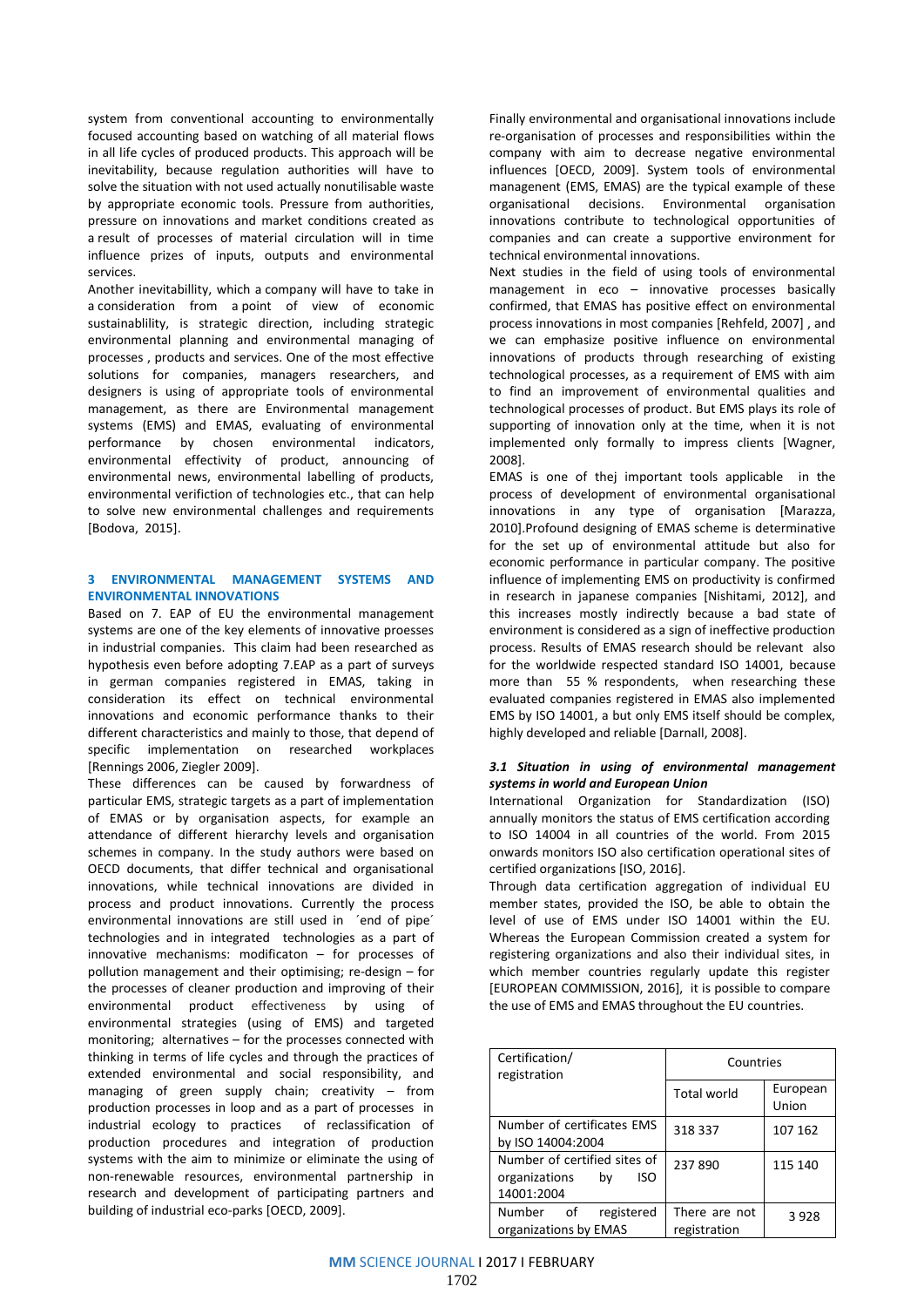| Number of registered sites   There are not |              | 8908 |
|--------------------------------------------|--------------|------|
| of organizations by EMAS                   | registration |      |

**Table 1.** Comparison of EMS certification according to ISO 14001: 2004 and EMAS registrations per year 2015 in the world and in the EU

As seen from Table 1, registration of organizations under EMAS within EU level EMS certifications to ISO 14001, despite the fact that EMAS is one of the most advanced instruments for improving environmental performance, compliance with laws and external communication with the public through environmental statement verified by an accredited environmental verifier. And data in this table show that fulfillment the requirements of EMAS requires greater openness over the competition, what the requirements of the EMS under ISO 14001 in 2004 to the extent not require.

Moreover, the current state of the environment and comparison increasing interest in EMS certification does not make clear opinion on whether the performance of certification meets the intent and purpose of the ISO 14001 standard from 2004 [Bodova 2016].

# **4 UTILISATION OF EMS BY ISO 14001:2015 IN COMPANIES IN CONNECTION WITH PRINCIPLES OF CIRCULAR ECONOMY**

The new ISO 14001 standard from the year 2015 responds to these weaknesses and in the context of the general revision are built into the requirements of two important new approaches:

-management of environmental risks and their control through the opportunities and challenges

-consideration in the perspective of life cycle of the product. Thus, it means that the organization must manage its environmental aspects to concentrate on all environmental risks and to all of its direct and indirect environmental aspects. This in practice means lifting the ground to the entire value chain all the entities in the business environment and thus in this way it is possible to comprehensively improve the environment on a global level. [Bodova, 2016]. However, it is necessary that in this process, strictly observe the requirements of the international accreditation standards.

The current model of ISO 14001 is approached by his concept of the scheme the EMAS by organisations must communicate with all of its stakeholders, at least in the area of the performance of regulations in the environment. EMS although it does not prescribe the reporting of mandatory environmental indicators as EMAS, which requires including the resource efficiency and waste, however, participation in the processes in the life cycle of the product, the EMS in addition to the EMAS become a tool supporting technical environmental innovation. Tab. 2 and 3 show examples in which way is possible to use the system tools of environmental management in the implementation of measures cyrcular economy in practice [Bodova, 2013].

These examples confirm the conclusions of studies on the importance of appropriate selection of environmental performance indicators within the EMS application [Campos 2015, Comoglio 2012] and their meaning in the application for environmental innovation and entrepreneurship contributions [Zorpas 2010, Amores-Salvado 2015]. Examples also correspond with recommendations for the management of significant environmental aspects and environmental risks in accordance with the instructions of the revised EN ISO 14004 [ISO 2016].

| Type of process/<br>Environmental<br>considerations                                                                                                                                                                                                                                                                                                                                                                                                                                                                                                                                                                                                                                                                                                                                          | Indicator of<br>environmental<br>performance<br>(by EMAS<br>scheme)                                                                                                                                                                                                                                                            | Expected economic<br>benefits and<br>benefits in<br>connection with<br>compliance with law<br>and socially<br>responsible<br>entrepreneurship                                                                                                                |
|----------------------------------------------------------------------------------------------------------------------------------------------------------------------------------------------------------------------------------------------------------------------------------------------------------------------------------------------------------------------------------------------------------------------------------------------------------------------------------------------------------------------------------------------------------------------------------------------------------------------------------------------------------------------------------------------------------------------------------------------------------------------------------------------|--------------------------------------------------------------------------------------------------------------------------------------------------------------------------------------------------------------------------------------------------------------------------------------------------------------------------------|--------------------------------------------------------------------------------------------------------------------------------------------------------------------------------------------------------------------------------------------------------------|
| <b>Exploitation of</b><br>resources:<br>Decreasing<br>of<br>environmental<br>pressure by limiting<br>of non renewable<br>resources and by<br>limiting of<br>new<br>exploits                                                                                                                                                                                                                                                                                                                                                                                                                                                                                                                                                                                                                  | Total usage of<br>direct<br>energy<br>$(GJ)$ .<br><b>Total renewable</b><br>energy use (%).<br>Annual weight<br>flow of used<br>materials (t).<br>Land use $(m^2)$                                                                                                                                                             | Thinking of using<br>renewable<br>and secondary<br>resources.<br>Exploitation<br>effectivity.<br>Compliance with a<br>new legislation.<br>Improving the<br>reputation                                                                                        |
| <b>Production:</b><br>Waste<br>and<br>emisions:<br>What<br>οf<br>type<br>emisions and waste<br>and what quantity is<br>produced?                                                                                                                                                                                                                                                                                                                                                                                                                                                                                                                                                                                                                                                             | Total annual<br>emision<br>οf<br>greenhouse<br>gasses (t).<br>annual<br>Total<br>waste<br>production (t).<br>Land use $(m2)$ .<br>Annual flow of<br>used materials<br>(t).                                                                                                                                                     | Decreasing of the<br>costs for regulation<br>and process<br>management.<br>Decreasing<br>of<br>material, transport,<br>storing and landfill.<br>Creating the image.<br>Contribution for<br>keeping<br>competitiveness.                                       |
| <b>Production:</b><br>- Material and<br>energy productivity<br>Which material and<br>energy are direct?<br>(Come from<br>production technical<br>and administration<br>facilities of<br>company ?)<br>Which material and<br>energy are indirect?<br>(mining,<br>external<br>distribution,<br>the<br>phase of using<br>οf<br>product<br>and<br>its<br>disposal).<br>Can a company<br>become<br>waste<br>a secondary<br>material (internally<br>end a externally)?<br>Can we use a waste<br>from<br>area<br>in<br>company?<br>What<br>types<br>and<br>quantity of<br>materials<br>and<br>energy are used in<br>life cycles of<br>product?<br>What<br>decision<br>is<br>possible to do<br>to<br>decrease input<br>οf<br>materials,<br>energy,<br>and<br>other<br>water<br>resources in relation | Annual weight<br>flow of used<br>materials (t).<br>Total usage of<br>direct<br>energy<br>(GJ).<br><b>Total renewable</b><br>energy use (%).<br>Annual<br>water<br>consumption<br>$(m3)$ .<br>Land use $(m2)$ .<br>Total<br>annual<br>waste<br>production (t).<br>Total<br>annual<br>emision<br>οf<br>greenhouse<br>gasses (t). | Saving of material<br>and energy<br>resources.<br><b>Significant</b><br>decreasing of the<br>costs.<br><b>Contribution to</b><br>maintain<br>competitiveness.<br><b>Contribution to</b><br>fulfilling of state<br>adopted target<br>Europe 2020<br>strategy. |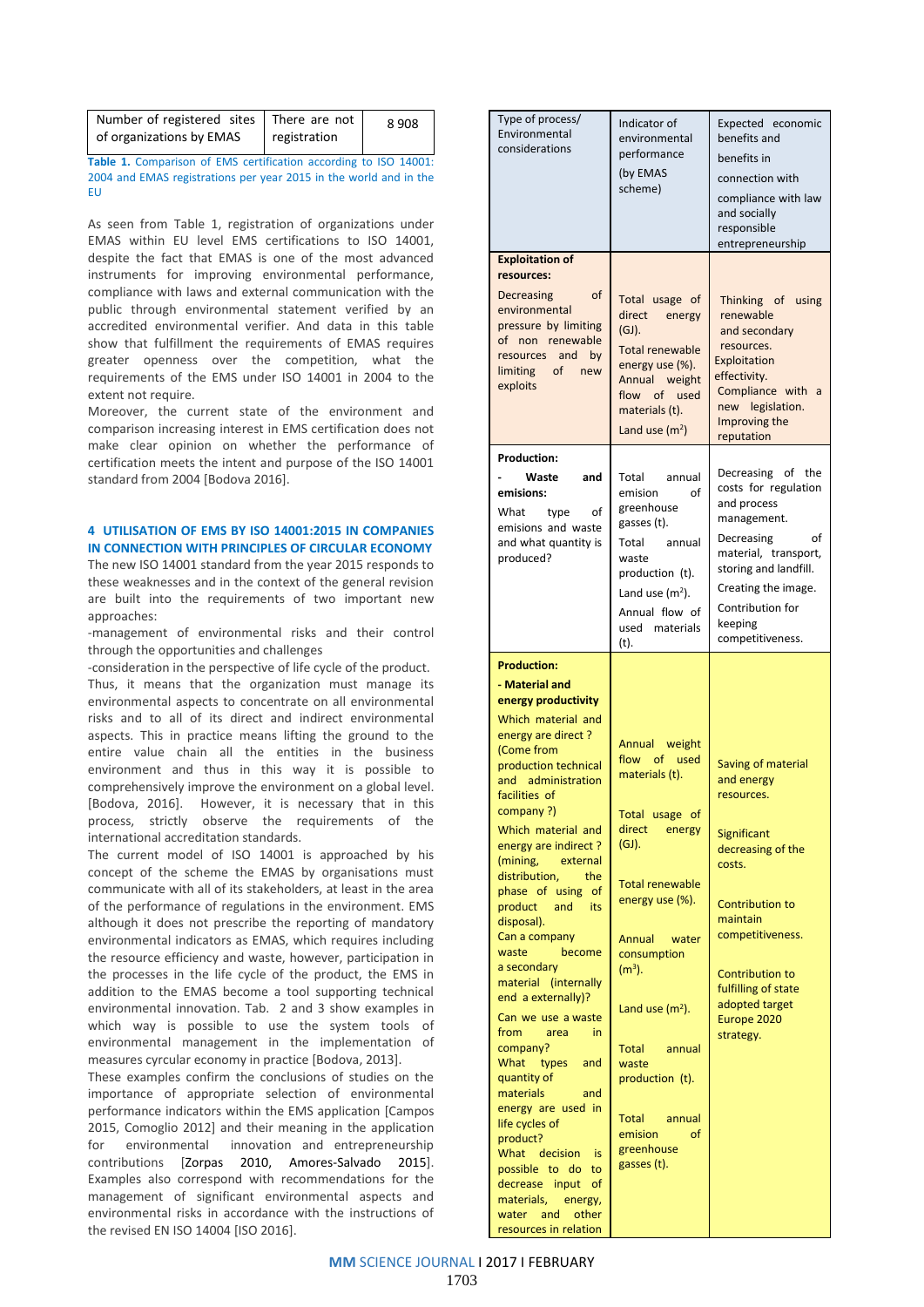| to that technology<br>financial<br>to<br>or<br>possibilities<br><b>or</b><br>market<br>requirements?<br>Can<br>we<br>use<br>alternative<br>resources in<br>processes or<br>products?                                                                                                                                                                                                                                                                                             |                                                                                                                                                                                                      |                                                                                                                                                                                                                                                                                                                                                                         | innovative<br>trends<br>connected with key<br>business activity?<br>Can the company<br>create<br>strategy<br>research<br>and<br>development<br>by<br>integrating<br>environmental<br>considerations with<br>the<br>aim<br><b>of</b>                                                                                                                                                                                                            |                                                                                                                                  |
|----------------------------------------------------------------------------------------------------------------------------------------------------------------------------------------------------------------------------------------------------------------------------------------------------------------------------------------------------------------------------------------------------------------------------------------------------------------------------------|------------------------------------------------------------------------------------------------------------------------------------------------------------------------------------------------------|-------------------------------------------------------------------------------------------------------------------------------------------------------------------------------------------------------------------------------------------------------------------------------------------------------------------------------------------------------------------------|------------------------------------------------------------------------------------------------------------------------------------------------------------------------------------------------------------------------------------------------------------------------------------------------------------------------------------------------------------------------------------------------------------------------------------------------|----------------------------------------------------------------------------------------------------------------------------------|
| <b>Supply chain:</b><br>What<br>is.<br>the<br>company position in<br>global supply chain?<br>What<br>are<br>the<br>aspects of increased<br>added<br>value<br><sub>of</sub>                                                                                                                                                                                                                                                                                                       | For example :<br><b>Total</b><br>annual<br>emision<br><sub>of</sub><br>greenhouse<br>gasses (t).<br><b>Total</b><br>annual                                                                           | Opportunity<br>for<br>of<br>mapping<br>resources, risks and<br>opportunities<br><b>as</b><br>a way of systematic<br>comparing on the<br>market<br>and                                                                                                                                                                                                                   | improving the eco-<br>profile of product?                                                                                                                                                                                                                                                                                                                                                                                                      |                                                                                                                                  |
| product in supply<br>chain?                                                                                                                                                                                                                                                                                                                                                                                                                                                      | waste<br>production (t).                                                                                                                                                                             | including setting the<br>improvement<br><b>indicators</b>                                                                                                                                                                                                                                                                                                               | Design:<br>Is there a potential<br>for extending<br>the                                                                                                                                                                                                                                                                                                                                                                                        |                                                                                                                                  |
| As can be beneficial<br>cooperation<br>with<br>partners in relation<br>to the<br>improvement?<br>Where can we apply<br>practices<br>of<br>sustainability? (For<br>example purchasing,<br>own packing, a way<br>from<br>storing<br>to<br>transporting,<br>from<br>using to recycling of<br>product.)<br>What are the risks<br>and opportunities of<br>implementation of<br>sustainable<br>supply<br>chain?<br>Table 2. An example of eco - innovation opportunities in companies, | <b>Total renewable</b><br>energy use (%).<br>Annual weight<br>flow of used<br>materials (t).<br>Land use $(m2)$ .<br><b>Indiacators</b><br>of<br>TOP-<br>management<br>environmental<br>performance. | Opportunity<br>for<br>organisational<br>changes<br><b>Opportunities</b><br>for<br>creating<br>an<br>environment<br>for<br>applying for GPP<br><b>Improving</b><br>internal<br>and<br>external<br>communication with<br>users<br>and<br>participating sides.<br>a final<br>effect<br>As<br>increasing of profit<br>and improving<br>of<br>a good name as a<br>supplyier. | durability of product<br>including repeated<br>re-use,<br>repair,<br>recycling,<br>its<br>or<br>part?<br>Are parts of product<br>separable?<br>Can we use the<br>decrease,<br>or<br>less<br>types of material or<br>alternative<br>substitutions (for ex.<br>recyclated materials<br>or<br>materials<br>possible to recycle)<br>for decreasing of<br>environmental<br>impact?<br>Can an energy or<br>water be reduced in<br>the phase of using | All<br>in<br>are<br>includin<br>specific<br>indicato<br>regardir<br>environi<br>and hea<br>Indicato<br>TOP-<br>manage<br>perform |
| focused on processes                                                                                                                                                                                                                                                                                                                                                                                                                                                             |                                                                                                                                                                                                      |                                                                                                                                                                                                                                                                                                                                                                         | of the product or<br>replaced with aim of<br>decreasing<br>of<br>environmental                                                                                                                                                                                                                                                                                                                                                                 |                                                                                                                                  |
| Product phase<br>/Environmental<br>considerations                                                                                                                                                                                                                                                                                                                                                                                                                                | Indicator<br>of<br>environmental<br>behaviour<br>(by<br>EMAS scheme)                                                                                                                                 | Expected economic<br>benefits,<br>opportunities<br>for<br>company                                                                                                                                                                                                                                                                                                       | impact?<br>Which<br>data<br>and<br>tools are accessible<br>for<br><b>LCA</b><br>and                                                                                                                                                                                                                                                                                                                                                            |                                                                                                                                  |
| <b>Research and</b><br>development :                                                                                                                                                                                                                                                                                                                                                                                                                                             |                                                                                                                                                                                                      |                                                                                                                                                                                                                                                                                                                                                                         | quantification<br>of<br>environmental                                                                                                                                                                                                                                                                                                                                                                                                          |                                                                                                                                  |

| Product phase<br>/Environmental<br>considerations                                                                                                                                                                                                        | $\alpha$ f<br>Indicator<br>environmental<br>behaviour<br>(by<br>EMAS scheme)                                                                             | Expected economic<br>benefits,<br>opportunities<br>for<br>company                                                                                                                                                                                         |
|----------------------------------------------------------------------------------------------------------------------------------------------------------------------------------------------------------------------------------------------------------|----------------------------------------------------------------------------------------------------------------------------------------------------------|-----------------------------------------------------------------------------------------------------------------------------------------------------------------------------------------------------------------------------------------------------------|
| <b>Research and</b><br>development:                                                                                                                                                                                                                      |                                                                                                                                                          |                                                                                                                                                                                                                                                           |
| Does a company<br>have possibilities,<br>time and skills for<br>relevant research<br>and development?<br>Who has<br>got<br>and<br>research<br>technical experience<br>to understand eco-<br>innovative research<br>and development?<br>Does the internal | <b>Indicators</b><br>of<br>environmental<br>performance<br>can be used as<br>improvement<br>targets.<br>All and specific<br>environmental<br>indicators. | Analysis of market<br>requirements<br>and<br>trends<br>stimulating<br>$eco - innovations$<br>underlieing<br>and<br>of<br>key<br>search<br>and<br>managers<br>designers.<br><b>Mapping</b><br>of<br>environmental<br>impacts of life cycle<br>of products. |
| staff need education<br>for creating eco-<br>innovative capacity?<br>Does the company<br>have the system for<br>monitoring of eco-                                                                                                                       | Indicators<br>of<br>TOP-<br>management<br>performance.                                                                                                   | Identification<br>of<br>critical places<br>and<br>opportunities<br>for<br>improving<br>of<br>resource<br>productivity.                                                                                                                                    |

| innovative trends<br>connected with key<br>business activity?<br>Can the<br>company<br>create<br>strategy<br>research<br>and<br>development<br>by<br>integrating<br>environmental<br>considerations with<br>the<br>aim<br>οf<br>improving the eco-<br>profile of product? |                                      | with<br>Introducing<br>technologies,<br>new<br>materials and<br>processes<br>connected with<br>requirements of<br>internal and<br>external interested<br>parties.<br><b>Creation of channels</b><br>for filtering<br>information<br>about<br>newly created<br>technologies, which<br>could, if<br>implemented,<br>be<br>beneficial for<br>company and<br>environment. |
|---------------------------------------------------------------------------------------------------------------------------------------------------------------------------------------------------------------------------------------------------------------------------|--------------------------------------|-----------------------------------------------------------------------------------------------------------------------------------------------------------------------------------------------------------------------------------------------------------------------------------------------------------------------------------------------------------------------|
| Design:                                                                                                                                                                                                                                                                   |                                      | of<br>Improving                                                                                                                                                                                                                                                                                                                                                       |
| Is there a potential<br>for extending<br>the<br>durability of product<br>including repeated                                                                                                                                                                               | All<br>indicators<br>relevant<br>are | environmental<br>profile of products<br>by<br>$\rightarrow$ reducing<br>οf                                                                                                                                                                                                                                                                                            |
| re-use,<br>repair,<br>recycling,<br>or<br>its                                                                                                                                                                                                                             | including<br>specific                | weight                                                                                                                                                                                                                                                                                                                                                                |
| part?                                                                                                                                                                                                                                                                     | indicators<br>regarding              | $\rightarrow$ increasing<br>the<br>energy effectiveness                                                                                                                                                                                                                                                                                                               |
| Are parts of product<br>separable?                                                                                                                                                                                                                                        | environmental<br>and health risks    | $\rightarrow$ decreasing covers<br>$\rightarrow$ increasing                                                                                                                                                                                                                                                                                                           |
| Can<br>we<br>use<br>the<br>decrease,<br>or<br>less                                                                                                                                                                                                                        | Indicators<br>οf                     | recyclability                                                                                                                                                                                                                                                                                                                                                         |
| types of material or<br>alternative                                                                                                                                                                                                                                       | TOP-<br>management                   | $\rightarrow$ replacement<br>οf<br>hazardous materials                                                                                                                                                                                                                                                                                                                |
| substitutions (for ex.<br>recyclated materials                                                                                                                                                                                                                            | performance.                         | $\rightarrow$ increasing<br>the<br>cleanness                                                                                                                                                                                                                                                                                                                          |
| materials<br>or<br>possible to recycle)                                                                                                                                                                                                                                   |                                      | $\rightarrow$ decreasing<br>pollution                                                                                                                                                                                                                                                                                                                                 |
| for decreasing<br>of<br>environmental<br>impact?                                                                                                                                                                                                                          |                                      | $\rightarrow$ biodiversity<br>impact                                                                                                                                                                                                                                                                                                                                  |
| Can an energy or                                                                                                                                                                                                                                                          |                                      | $\rightarrow$ decreasing<br>the<br>impact on the land                                                                                                                                                                                                                                                                                                                 |
| water be reduced in<br>the phase of using<br>of the product or<br>replaced with aim of                                                                                                                                                                                    |                                      | $\rightarrow$ increasing<br>the<br>protection<br>οf<br>farmland.                                                                                                                                                                                                                                                                                                      |
| decreasing<br>of<br>environmental                                                                                                                                                                                                                                         |                                      | Adapting<br>to<br>requirements of                                                                                                                                                                                                                                                                                                                                     |
| impact?<br>Which<br>data<br>and                                                                                                                                                                                                                                           |                                      | $\rightarrow$ market                                                                                                                                                                                                                                                                                                                                                  |
| tools are accessible                                                                                                                                                                                                                                                      |                                      | $\rightarrow$ consumers                                                                                                                                                                                                                                                                                                                                               |
| for<br><b>LCA</b><br>and<br>quantification<br>οf<br>environmental<br>impacts?                                                                                                                                                                                             |                                      | $\rightarrow$ tightening<br>the<br>environmental<br>standards.                                                                                                                                                                                                                                                                                                        |
| Are<br>these<br>tools<br>accessible?                                                                                                                                                                                                                                      |                                      | Potential of getting<br>a patent or design.                                                                                                                                                                                                                                                                                                                           |
| What<br>future                                                                                                                                                                                                                                                            |                                      | Economic benefits.                                                                                                                                                                                                                                                                                                                                                    |
| product designs or                                                                                                                                                                                                                                                        |                                      | Contribution<br>to                                                                                                                                                                                                                                                                                                                                                    |
| information<br>users<br>will be needed in                                                                                                                                                                                                                                 |                                      | maintain                                                                                                                                                                                                                                                                                                                                                              |
| connection<br>with                                                                                                                                                                                                                                                        |                                      | competitiveness.                                                                                                                                                                                                                                                                                                                                                      |
| decreasing of<br>the<br>environmental                                                                                                                                                                                                                                     |                                      |                                                                                                                                                                                                                                                                                                                                                                       |
| impact?<br>Are materials<br>and                                                                                                                                                                                                                                           |                                      |                                                                                                                                                                                                                                                                                                                                                                       |
| recycling                                                                                                                                                                                                                                                                 |                                      |                                                                                                                                                                                                                                                                                                                                                                       |
| technologies<br>available<br>on                                                                                                                                                                                                                                           |                                      |                                                                                                                                                                                                                                                                                                                                                                       |
| market?                                                                                                                                                                                                                                                                   |                                      |                                                                                                                                                                                                                                                                                                                                                                       |
| <b>Marketing:</b>                                                                                                                                                                                                                                                         |                                      | Feedback<br>from                                                                                                                                                                                                                                                                                                                                                      |
| How is the market                                                                                                                                                                                                                                                         | For example:                         |                                                                                                                                                                                                                                                                                                                                                                       |

**MM** SCIENCE JOURNAL I 2017 I FEBRUARY 1704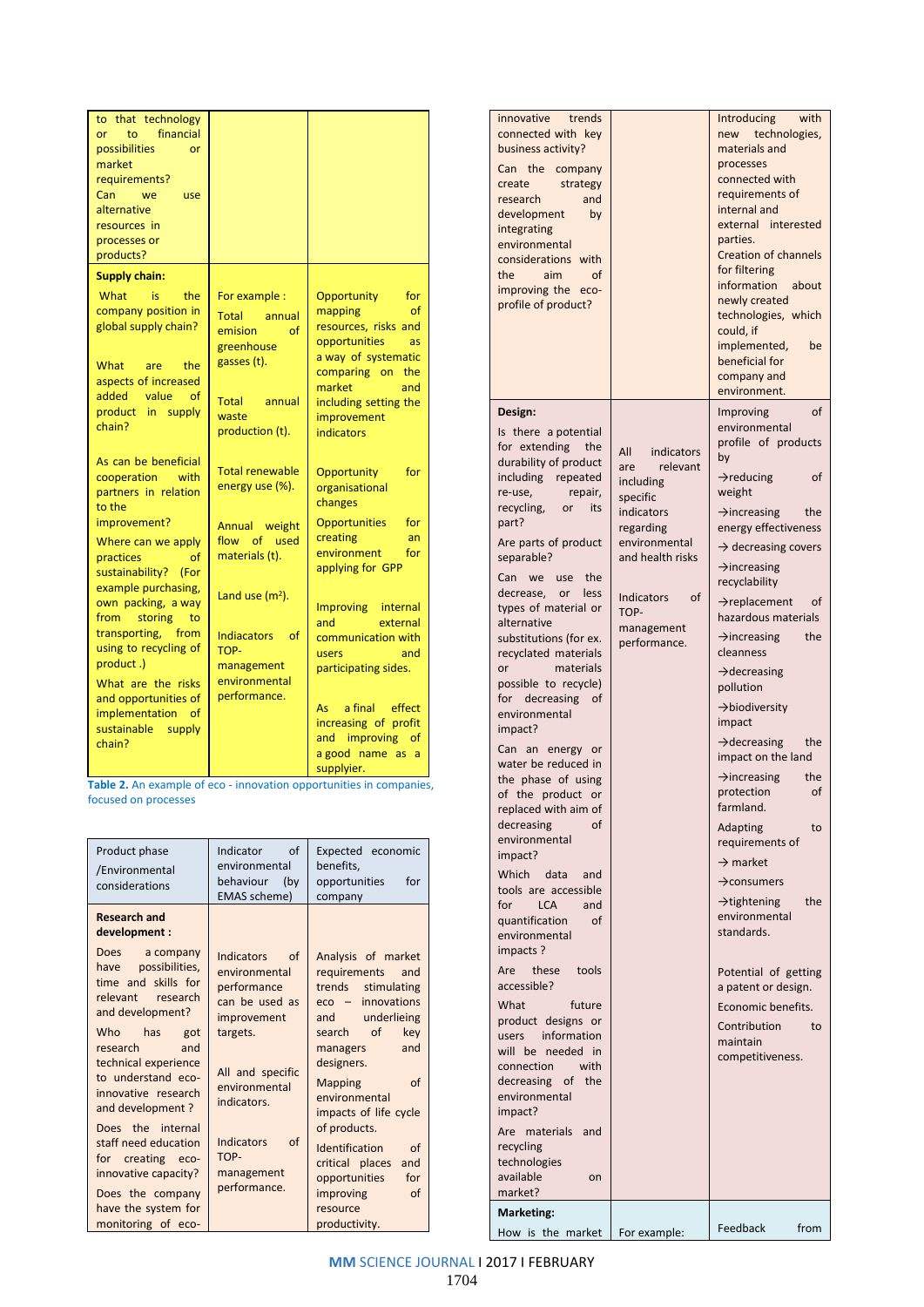| research<br>mapped<br>through<br>users<br>significant<br>groups<br>environmental<br>for<br>awareness,<br>understanding<br>and<br>offer an opportunity<br>for improvement?<br>Who are targeted<br>users groups,<br>retailers and<br>government<br>interests?<br>How to<br>combine<br>of these<br>interests<br>interested parties?<br>to<br>How<br>secure<br>visible participation<br>in competitions?<br>What is the market<br>potential in<br>connection<br>with<br>ability to pay?<br>How can<br>environmental<br>added value<br>influence product<br>prize, user's costs<br>when using it and<br>and<br>how<br>can<br>interested<br>parties<br>be evaluated? | Specific<br>indicators<br>of<br>management<br>performance.<br>Quantity<br>and<br>type of received<br>environmental<br>labels.<br>Quantity<br>and<br>type of<br>certificates and<br>registration<br>in<br>EMAS.<br>Number of GPP<br>contracts.<br>Quantity<br>of<br>different<br>awards.<br>Publishing<br>of<br>environmental<br>studies<br>and<br>information. | market<br>research<br>and communication<br>with<br>interested<br>parties and<br>consumers can<br>identify new<br>opportunities<br>for<br>improving and<br>further innovation<br>promotion based on<br>visible and verified<br>information<br>true<br>and environmental<br>claim about product<br>improves<br>internal<br>and<br>external<br>communication<br>(ecolabel,<br>product<br>carbon footprint,<br>product<br>water<br>footprint).<br>Good identification<br>of feedback<br>of<br>environmental<br>aspects and profile<br>of<br>product<br>can<br>improve reputation<br>of company and<br>widen the lead<br>to<br>competitors positive<br>environmental<br>profile can increase<br>the<br>level<br>οf<br>sustainable<br>consumption<br>and<br>production<br>on<br>regional<br>and<br>international level.<br>Better<br>resistance<br>confidence<br>and<br>against the pressure |
|----------------------------------------------------------------------------------------------------------------------------------------------------------------------------------------------------------------------------------------------------------------------------------------------------------------------------------------------------------------------------------------------------------------------------------------------------------------------------------------------------------------------------------------------------------------------------------------------------------------------------------------------------------------|----------------------------------------------------------------------------------------------------------------------------------------------------------------------------------------------------------------------------------------------------------------------------------------------------------------------------------------------------------------|----------------------------------------------------------------------------------------------------------------------------------------------------------------------------------------------------------------------------------------------------------------------------------------------------------------------------------------------------------------------------------------------------------------------------------------------------------------------------------------------------------------------------------------------------------------------------------------------------------------------------------------------------------------------------------------------------------------------------------------------------------------------------------------------------------------------------------------------------------------------------------------|
|                                                                                                                                                                                                                                                                                                                                                                                                                                                                                                                                                                                                                                                                |                                                                                                                                                                                                                                                                                                                                                                | from environmental<br>pressure can enable<br>new, better quality<br>and more qualified<br>communication.                                                                                                                                                                                                                                                                                                                                                                                                                                                                                                                                                                                                                                                                                                                                                                               |

**Table 3.** Examples of eco - innovation in companies focused on products

#### **5 CONCLUSION**

EU created an action plan for implementation of activities leading to increasing the material process effectivity and services for economy area in Europe. Implementation of environmental targets will require the creation of conditions in EU member states on macro level for integrated coordination of sectoralpolicies in connection with economic activities. Among the key challenges mainly in industry belong innovative activities of companies leading to active decreasing of waste production by implementing of prevention during individual phases of life cycle of product. Material effectivity will focus on maximizing of the evaluation of waste for the purpose of its usage as input in processes. Regarding 7.EAP the EMS were highlighted as effective market tools for innovative activities of companies. ISO 14001:2015 requirements are compatible with expectations Action plan for circular economy of EU. European authorities should create better legal and supportive environment for using of certification, registration and other tools of conformity, supporting

environmental innovations and increasing credibility and level of enviromental attitude of companies.

## **REFERENCES**

**[Amores-Salvado 2015]** Amores-Salvado, J. The importance of the complementarity between environmental management systems and environmental innovation capabilities: A firm level approach to environmental and business performance benefits. In Technological Forecasting & Social Change, Vol. 96, 2015, pp 288–297

**[Bodova 2013]** Bodova, E. Methodological aspects of the implementation of the Environmental Management and Audit Scheme EMAS III (in Slovak). Dissertation 103449. Skalica: University of central Europe, 2013

**[Bodova 2014]** Bodova, E. Application of technical tools of environmental management to increase resource efficiency (in Slovak) In Scientific Horizon, University of central Europe in Skalica, Vol.6,No.2/2014,pp 16-19, ISSN 1337-9054

**[Bodova 2016]** Bodova, E. Perspektives of use EMAS versus the new ISO 14001:2015 (in Slovak) In Accounting and sustainability reporting Conference, Brno, 20-21 April,2016. CEMC, pp 10-12, ISBN 978-80-85990-29-4

**[Campos 2015]** Campos, L.M.S. et al. Environmental performance indicators: a study on ISO 14001 certified companies. In Journal of Cleaner Production, Vol. 99, 2015, pp 286-296

**[Comoglio 2012]** Comoglio, C., Bot, S. The use of indicators and the role of environmental management systems for environmental performances improvement: a survey on ISO 14001 certified companies in the automotive sector. In Journal of Cleaner Production, Vol. 20, 2012, pp 92 -102

**[Darnall 2008]** Darnall, N., Henriques,I., Sadorsky,P. Do environmental management systems improve business performance in an international setting? In Journal of International Management 14,2008, pp 364-376

**[ISO 2016]** ISO. ISO 14004. Environmental Management systems — General guidelines on implementation. Geneva: ISO Publishing, 2016. ICS 13.020.10

**[Marazza 2010]** Marazza, D. et al. Ranking environmental aspects in environmental management systems: A new method tested on local authorities. In Elsevier Science, Environmental International, Vol.36, 2010, pp 168-179.

**[Nishitami 2012]** Nishitami, K. et al. Are firms´voluntary environmental management activities beneficial for the environment and business ? An empirical study focusing on Japanese manufacturing firms. In Journal of Environmental management, Vol. 105, 2012, pp 121-130

**[OECD 2009]** OECD. Eco-Innovation in Industry. Enabling Green Growth. Paris: OECD Publishing, 2009. ISBN 978-92- 64- 07722-5

**[Rehfeld 2007]** Rehfeld, K.M. et al. Integrated product policy and environmental prodct innovations: An empirical analysis. In Elsevier Science, Ecological Economics, Vol. 61, 2007, pp 91-100

**[Reichel 2016]** Reichel,A.,De Schoenmakere,M.,Gillabel,J. Cirkular economy in Europe. EEA Report/No 2/2016. Luxembourg: Publications Office of the European Union, 2016. ISBN 978-92-9213-719-9

**[Rennings 2006**] Rennings, K. et al. The influence of different characteristics of the EU environmental management and audit scheme on technical environmental innovations and economic performance.Analysis of Institute for Ecological economy Research. In Ecological Economist,Vol. 57, 2006,pp 45-59

**[Wagner 2008]** Wagner, M. Empirical influence of environmental management on innovation: Evidence from